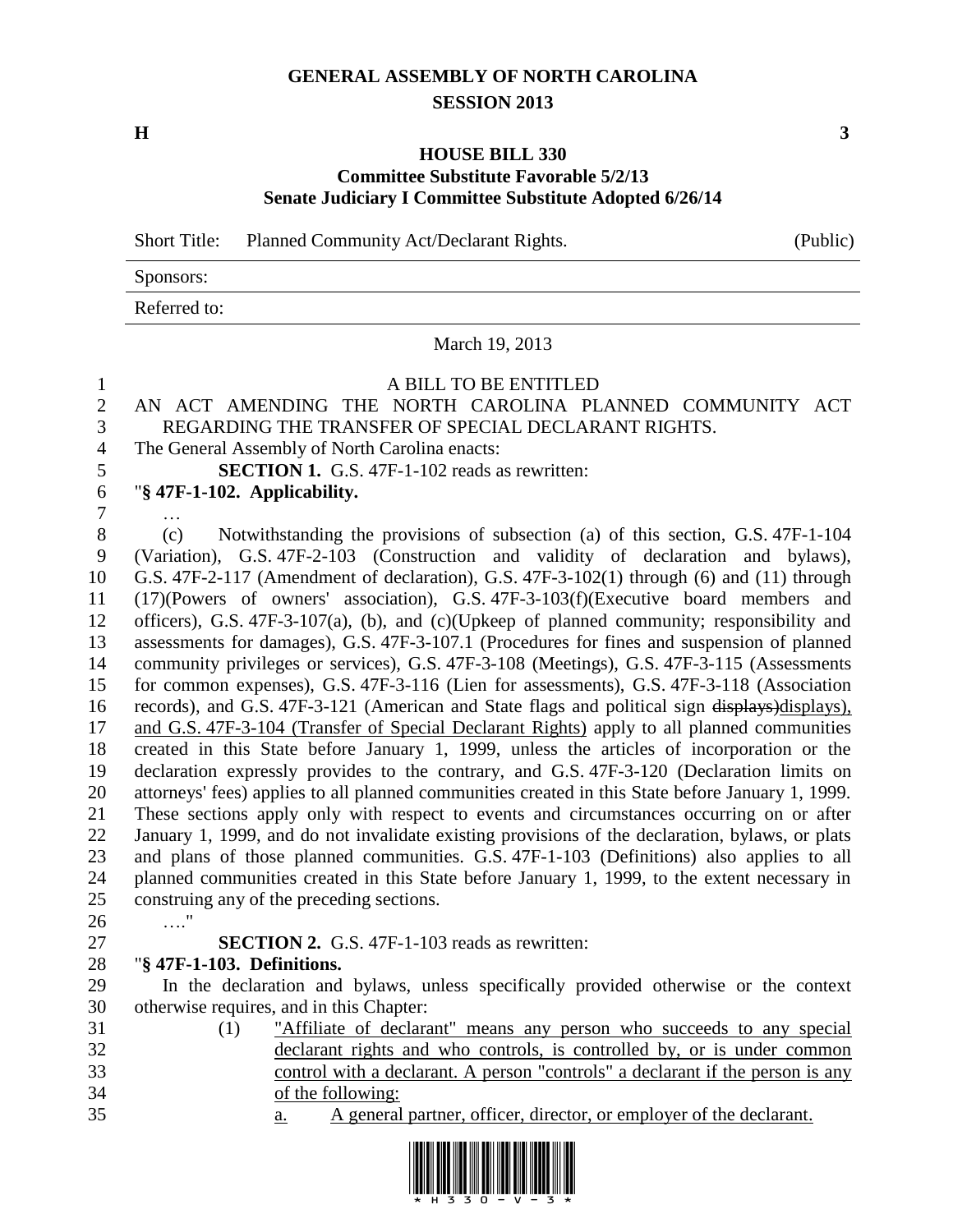|                                                 |                                                                                                                                                                                                                                                                                                                                                                                                  | <b>General Assembly Of North Carolina</b>                                                                                                                                                                                                                                                                                                                                                                                                                                                                                                                                              | <b>Session 2013</b> |  |  |
|-------------------------------------------------|--------------------------------------------------------------------------------------------------------------------------------------------------------------------------------------------------------------------------------------------------------------------------------------------------------------------------------------------------------------------------------------------------|----------------------------------------------------------------------------------------------------------------------------------------------------------------------------------------------------------------------------------------------------------------------------------------------------------------------------------------------------------------------------------------------------------------------------------------------------------------------------------------------------------------------------------------------------------------------------------------|---------------------|--|--|
| $\overline{c}$<br>3<br>$\overline{4}$<br>6<br>8 |                                                                                                                                                                                                                                                                                                                                                                                                  | Directly or indirectly or acting in concert with one or more other<br><u>b.</u><br>persons, or through one or more subsidiaries, owns, controls, holds<br>with power to vote, or holds proxies representing more than twenty<br>percent (20%) of the voting interest in the declarant.<br>Controls in any manner the election of a majority of the directors of<br>$\underline{c}$ .<br>the declarant.<br>Has contributed more than twenty percent (20%) of the capital of the<br><u>d.</u><br>declarant.<br>A person "is controlled by" a declarant if the declarant (i) is a general |                     |  |  |
| 10<br>12                                        |                                                                                                                                                                                                                                                                                                                                                                                                  | partner, officer, director, or employer of the person; (ii) directly or indirectly<br>or acting in concert with one or more other persons, or through one or more                                                                                                                                                                                                                                                                                                                                                                                                                      |                     |  |  |
|                                                 |                                                                                                                                                                                                                                                                                                                                                                                                  | subsidiaries, owns, controls, holds with power to vote, or holds proxies<br>representing more than twenty percent (20%) of the voting interest in the<br>person; (iii) controls in any manner the election of a majority of the directors<br>of the person; or (iv) has contributed more than twenty percent $(20\%)$ of the<br>capital of the person. Control does not exist if the powers described in this<br>subdivision are held solely as security for an obligation and are not<br>exercised.                                                                                   |                     |  |  |
|                                                 | (11)                                                                                                                                                                                                                                                                                                                                                                                             | "Development rights" means any right or combination of rights reserved by a                                                                                                                                                                                                                                                                                                                                                                                                                                                                                                            |                     |  |  |
|                                                 |                                                                                                                                                                                                                                                                                                                                                                                                  | declarant in the declaration (i) to add real estate to a planned community; (ii)<br>to create lots, common elements, or limited common elements within a<br>planned community; (iii) to subdivide or combine lots or convert lots into<br>common elements; or (iv) to withdraw real estate from a planned<br>community.                                                                                                                                                                                                                                                                |                     |  |  |
|                                                 | 11                                                                                                                                                                                                                                                                                                                                                                                               |                                                                                                                                                                                                                                                                                                                                                                                                                                                                                                                                                                                        |                     |  |  |
|                                                 |                                                                                                                                                                                                                                                                                                                                                                                                  | <b>SECTION 3.</b> G.S. 47F-3-104 reads as rewritten:                                                                                                                                                                                                                                                                                                                                                                                                                                                                                                                                   |                     |  |  |
|                                                 | "§ 47F-3-104. Transfer of special declarant rights.<br>Except for transfer of declarant rights pursuant to foreclosure, no No special<br>(a)<br>declarant right (G.S. 47F-1-103(28)) defined under this Chapter may be transferred except by                                                                                                                                                     |                                                                                                                                                                                                                                                                                                                                                                                                                                                                                                                                                                                        |                     |  |  |
|                                                 | an instrument evidencing the transfer recorded in every county in which any portion of the<br>planned community is located. The Except for the transfer of declarant rights pursuant to<br>subsection (c) of this section, the instrument is not effective unless executed by the transferee.<br>Upon transfer of any special declarant right, the liability of a transferor declarant is<br>(b) |                                                                                                                                                                                                                                                                                                                                                                                                                                                                                                                                                                                        |                     |  |  |
|                                                 | as follows:<br>(1)                                                                                                                                                                                                                                                                                                                                                                               | A transferor is not relieved of any obligation or liability arising before the<br>transfer and remains liable for warranty obligations imposed upon the<br>transferor by this Chapter. Lack of privity does not deprive any lot owner of                                                                                                                                                                                                                                                                                                                                               |                     |  |  |
|                                                 | (2)                                                                                                                                                                                                                                                                                                                                                                                              | standing to maintain an action to enforce any obligation of the transferor.<br>If a successor to any special declarant right is an affiliate of a declarant<br>$(G.S. 47F-1-103(1))$ , the transferor is jointly and severally liable with the<br>successor for any obligations or liabilities of the successor relating to the                                                                                                                                                                                                                                                        |                     |  |  |
|                                                 | $\left(3\right)$                                                                                                                                                                                                                                                                                                                                                                                 | planned community.<br>If a transferor retains any special declarant rights but transfers other special<br>declarant rights to a successor who is not an affiliate of the declarant, the                                                                                                                                                                                                                                                                                                                                                                                                |                     |  |  |
|                                                 |                                                                                                                                                                                                                                                                                                                                                                                                  | transferor is liable for any obligations or liabilities imposed on a declarant by<br>this Chapter or by the declaration relating to the retained special declarant<br>rights and arising after the transfer.                                                                                                                                                                                                                                                                                                                                                                           |                     |  |  |
|                                                 | $\left(4\right)$                                                                                                                                                                                                                                                                                                                                                                                 | A transferor has no liability for any act or omission or any breach of a<br>contractual or warranty obligation arising from the exercise of a special                                                                                                                                                                                                                                                                                                                                                                                                                                  |                     |  |  |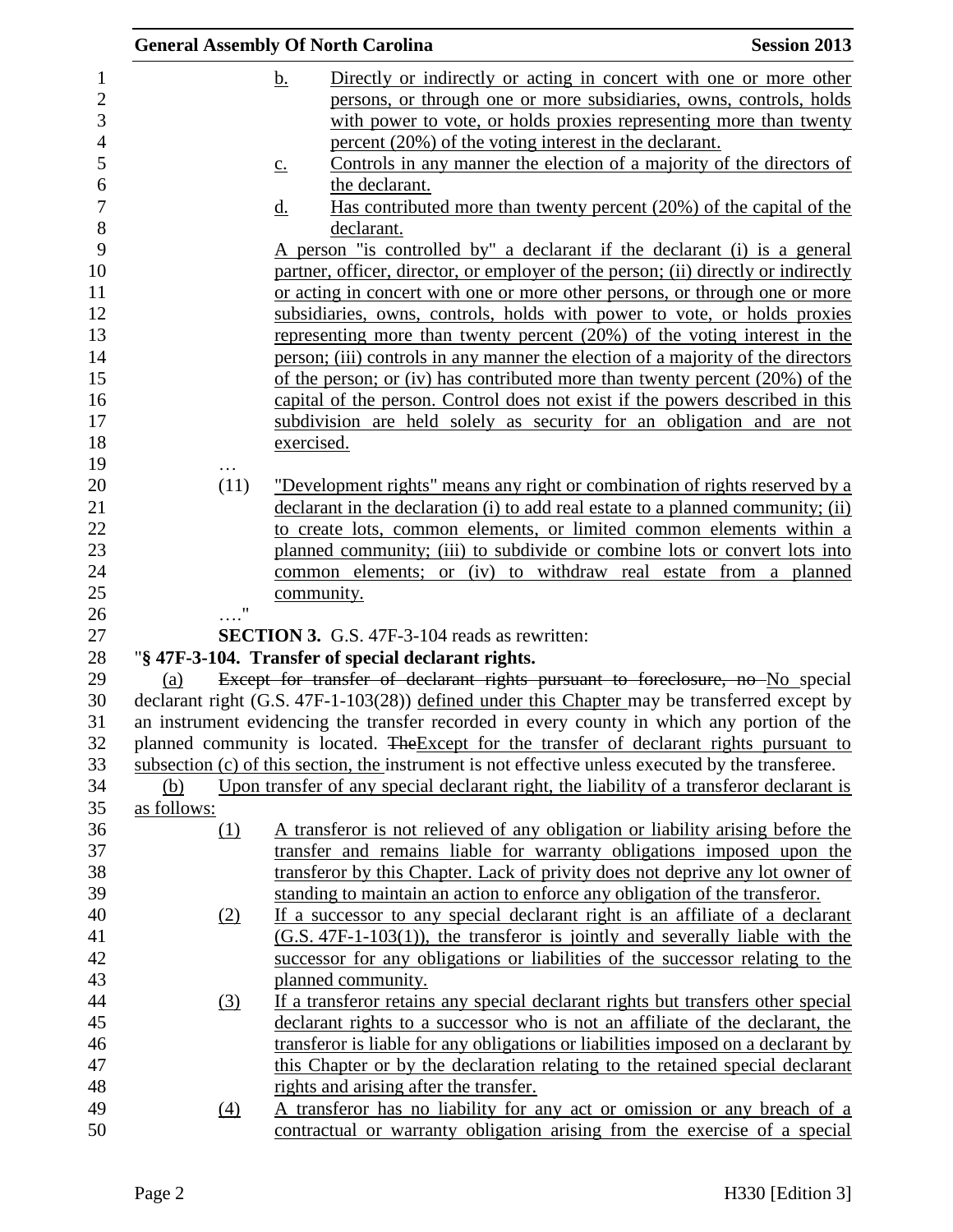|                  | <b>Session 2013</b><br><b>General Assembly Of North Carolina</b> |                                                                             |                                                                                                       |          |  |  |  |  |
|------------------|------------------------------------------------------------------|-----------------------------------------------------------------------------|-------------------------------------------------------------------------------------------------------|----------|--|--|--|--|
| $\mathbf{1}$     |                                                                  |                                                                             | declarant right by a successor declarant who is not an affiliate of the                               |          |  |  |  |  |
| $\overline{2}$   |                                                                  | transferor.                                                                 |                                                                                                       |          |  |  |  |  |
| 3                | (c)                                                              | Unless otherwise provided in a mortgage instrument, deed of trust, or other |                                                                                                       |          |  |  |  |  |
| 4                |                                                                  |                                                                             | agreement creating a security interest, in case of foreclosure of a security interest, sale by a      |          |  |  |  |  |
| 5                |                                                                  |                                                                             | trustee under an agreement creating a security interest, tax sale, judicial sale, or sale under       |          |  |  |  |  |
| 6                |                                                                  |                                                                             | Bankruptcy Code or receivership proceedings of any lots owned by a declarant, or real estate in       |          |  |  |  |  |
| $\boldsymbol{7}$ |                                                                  |                                                                             | a planned community subject to development rights, or real estate subject to development rights       |          |  |  |  |  |
| 8                |                                                                  |                                                                             | for a planned community, a person acquiring title to all the property being foreclosed or sold,       |          |  |  |  |  |
| 9                |                                                                  |                                                                             | but only upon the person's request in an instrument recorded in every county in which any             |          |  |  |  |  |
| 10               |                                                                  |                                                                             | portion of the planned community is located, succeeds to all special declarant rights                 |          |  |  |  |  |
| 11               |                                                                  |                                                                             | (G.S. 47F-1-103(28)) related to that property held by that declarant and requested by the person      |          |  |  |  |  |
| 12               |                                                                  |                                                                             | acquiring title. The judgment or instrument conveying title shall provide for transfer of only the    |          |  |  |  |  |
| 13               |                                                                  |                                                                             | special declarant rights requested. The mortgage, deed of trust, tax lien, or other conveyance to     |          |  |  |  |  |
| 14               |                                                                  |                                                                             | be foreclosed under this subsection shall not be required to contain specific reference to an         |          |  |  |  |  |
| 15               |                                                                  |                                                                             | assignment of special declarant rights but shall be deemed to include the special declarant           |          |  |  |  |  |
| 16               |                                                                  |                                                                             | rights as part of the right, title, and interest encumbered by the mortgage, deed of trust, tax lien, |          |  |  |  |  |
| 17               | or other conveyance.                                             |                                                                             |                                                                                                       |          |  |  |  |  |
| 18               | (d)                                                              |                                                                             | Upon foreclosure of a security interest, sale by a trustee under an agreement creating                |          |  |  |  |  |
| 19               |                                                                  |                                                                             | a security interest, tax sale, judicial sale, or sale under Bankruptcy Code or receivership           |          |  |  |  |  |
| 20               |                                                                  |                                                                             | proceedings of all interests in a planned community owned by a declarant, the declarant ceases        |          |  |  |  |  |
| 21               |                                                                  |                                                                             | to have any special declarant rights and the period of declarant control (G.S. 47F-3-103(d))          |          |  |  |  |  |
| 22               |                                                                  | terminates unless either of the following applies:                          |                                                                                                       |          |  |  |  |  |
| 23               | (1)                                                              |                                                                             | The judgment or instrument conveying title provides for transfer of all                               |          |  |  |  |  |
| 24               |                                                                  |                                                                             | special declarant rights held by that declarant to a successor declarant.                             |          |  |  |  |  |
| 25               | (2)                                                              |                                                                             | The declarant transferred special declarant rights related to the appointment                         |          |  |  |  |  |
| 26               |                                                                  |                                                                             | of executive board members to another person pursuant to this section prior                           |          |  |  |  |  |
| 27               |                                                                  | to the foreclosure or sale.                                                 |                                                                                                       |          |  |  |  |  |
| 28               | (e)                                                              |                                                                             | The liabilities and obligations of a person who succeeds to special declarant rights                  |          |  |  |  |  |
| 29               | are as follows:                                                  |                                                                             |                                                                                                       |          |  |  |  |  |
| 30               | (1)                                                              |                                                                             | A successor to any special declarant right who is an affiliate of a declarant is                      |          |  |  |  |  |
| 31               |                                                                  |                                                                             | subject to all obligations and liabilities imposed on the transferor by this                          |          |  |  |  |  |
| 32               |                                                                  |                                                                             | Chapter or by the declaration.                                                                        |          |  |  |  |  |
| 33               | (2)                                                              |                                                                             | Unless otherwise specified in the declaration as to the holder of a mortgage                          |          |  |  |  |  |
| 34               |                                                                  |                                                                             | instrument, deed of trust, or other agreement creating a security interest, in                        |          |  |  |  |  |
| 35               |                                                                  |                                                                             | case of foreclosure of a security interest, sale by a trustee under an                                |          |  |  |  |  |
| 36               |                                                                  |                                                                             | agreement creating a security interest, tax sale, judicial sale, or sale under                        |          |  |  |  |  |
| 37               |                                                                  |                                                                             | Bankruptcy Code or receivership proceedings, a successor to any special                               |          |  |  |  |  |
| 38               |                                                                  |                                                                             | declarant right who is not an affiliate of a declarant, other than a successor                        |          |  |  |  |  |
| 39               |                                                                  |                                                                             | described in subdivision (3) or (4) of this subsection, is subject to the                             |          |  |  |  |  |
| 40               |                                                                  |                                                                             | obligations and liabilities expressly imposed by this Chapter or the                                  |          |  |  |  |  |
| 41               |                                                                  |                                                                             |                                                                                                       |          |  |  |  |  |
|                  |                                                                  | declaration:                                                                |                                                                                                       |          |  |  |  |  |
| 42               |                                                                  | $\underline{\mathbf{a}}$ .                                                  | On a declarant which relate to the successor's exercise or nonexercise                                |          |  |  |  |  |
| 43               |                                                                  |                                                                             | of special declarant rights; or                                                                       |          |  |  |  |  |
| 44               |                                                                  | <u>b.</u>                                                                   | On his or her transferor, other than:                                                                 |          |  |  |  |  |
| 45               |                                                                  | 1.                                                                          | Misrepresentations by the transferor or any                                                           | previous |  |  |  |  |
| 46               |                                                                  |                                                                             | declarant;                                                                                            |          |  |  |  |  |
| 47               |                                                                  | 2.                                                                          | Warranty obligations on improvements made by the                                                      |          |  |  |  |  |
| 48               |                                                                  |                                                                             | transferor or any previous declarant or made before the                                               |          |  |  |  |  |
| 49               |                                                                  |                                                                             | planned community was created;                                                                        |          |  |  |  |  |